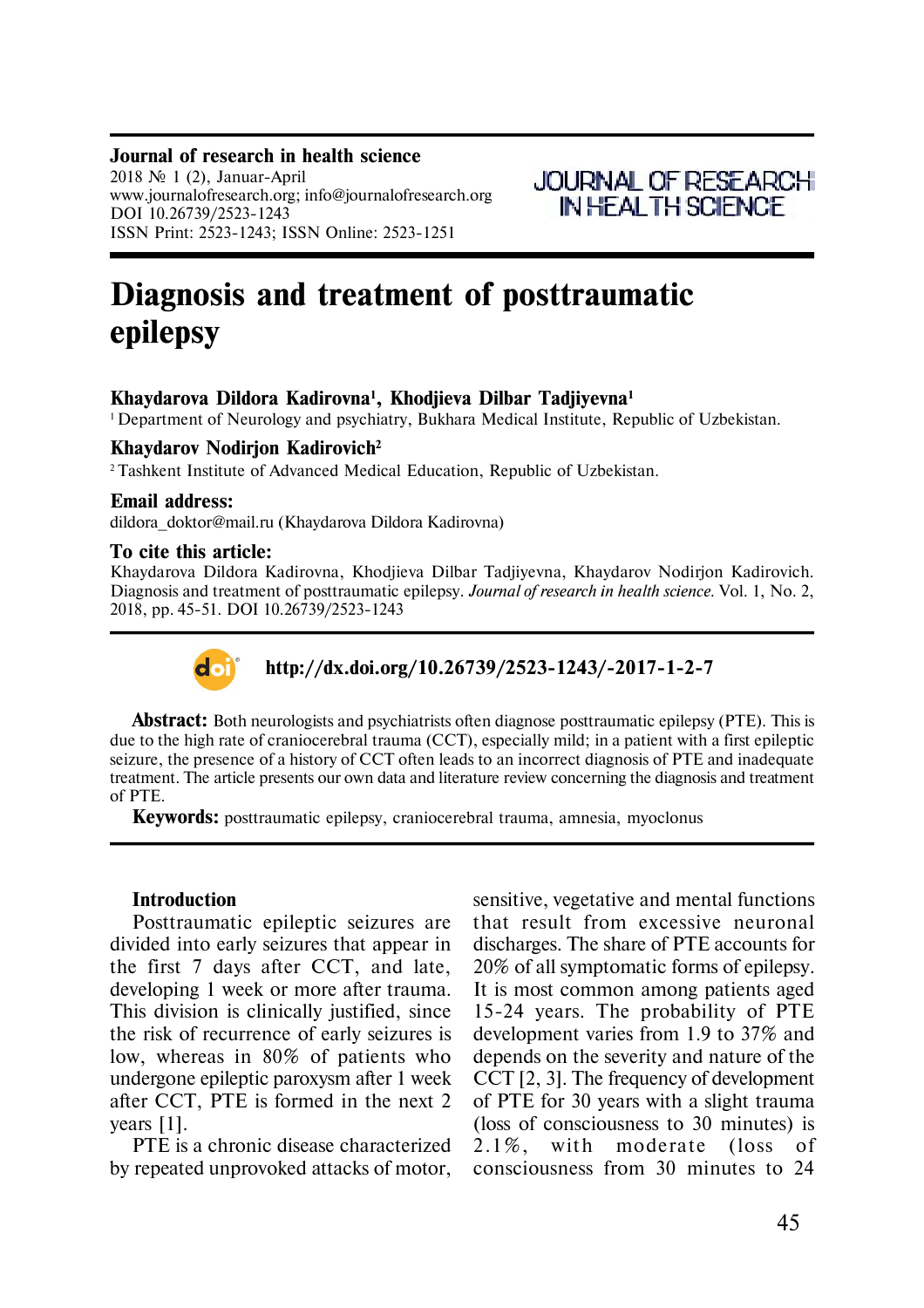Khaydarova Dildora Êàdirovna, Khodjieva Dilbar Tadjiyevna, Khaydarov Nodirjon Êàdirovich. Diagnosis and treatment of posttraumatic epilepsy.

hours, or damage to the skull)  $-4.2\%$ . with severe (loss of consciousness , or post-trauma tic amnesia> 24 h, or intracranial hematoma, or verified brain contusion) - 16.7% [4]. Heavy CCT increases the risk of epilepsy 29 times compared with general population, while the lungs - in 1,5 times [5]. PTE in  $40\%$  of cases debuts in the first 6 months after injury, 50% in the first year and 80% in the first 2 years [6]. However, the period of increased risk of PTE development is much longer and depends on the severity of CCT: after a minor trauma it is 5 to 10 years, after an average injury - about 10 years, and after severe - up to 20 years [4].

## **Diagnostics**

In the management of a patient who has a history of CCT and suffered a first attack of PTE, it is necessary to solve three main tasks: 1) to establish whether this is an epileptic seizure; 2) exclude his nontraumatic etiology; 3) appoint an effective treatment.

## **If PTE is supposed, then:**

1) confirm the diagnosis of epilepsy;

2) adjust the therapy (if it is prescribed);

3) consider the possibility of surgical treatment of epilepsy with pharmacoresistance.

## **Clinical data**

With the development of a patient who has had an IBT, any paroxysm in the first place it is necessary to establish whether he was epileptic. Data on the nature of the attack is important to get both from the patient himself and from eyewitnesses.

Moreover, it is better that the eyewitness did not try to explain, but showed the motor manifestations that he observed in the patient. This technique helps to avoid mistakes.

It is necessary to ask the patient about the first signs of a paroxysmal event (the presence of an aura), its further development and post-seizure state (speech disorders, Todd's paresis, sleep). In some cases, before the development of the secondary generalized attack, the patient could have isolated auras, which he did not attribute to epilepsy and did not complain about them.

The presence of focal seizures before CCT calls into question the diagnosis of PTE. Myoclonus, especially those in the morning, are also uncharacteristic of PTE. In their presence, the generalized tonicclonic seizure that occurs after CCT is most likely not associated with trauma (especially mild), but rather indicates a diagnosis of juvenile myoclonic epilepsy (Yants syndrome).

In patients with severe CCT, severe cognitive disorders are often found in the form of memory impairment and speech functions (dysarthria, aphasia).

In the first case, patients forget about attacks, in the second they cannot talk about them. In patients with depressed consciousness (coma, vegetative status, and various types of mutism) it is difficult to identify and qualify paroxysmal events, and in accordance with the international classification of seizures at the time of the paroxysmal event, the patient must be conscious. Therefore, in such situations this classification is unacceptable and acquire special significance a detailed collection of data on the ictal event from eyewitnesses, as well as long-term monitoring of the videoelectroencephalogram (EEG) to confirm the epileptic nature of the paroxysms.

If the patient has seizures for a long time, it is necessary to answer the question whether paroxysmal events are epileptic.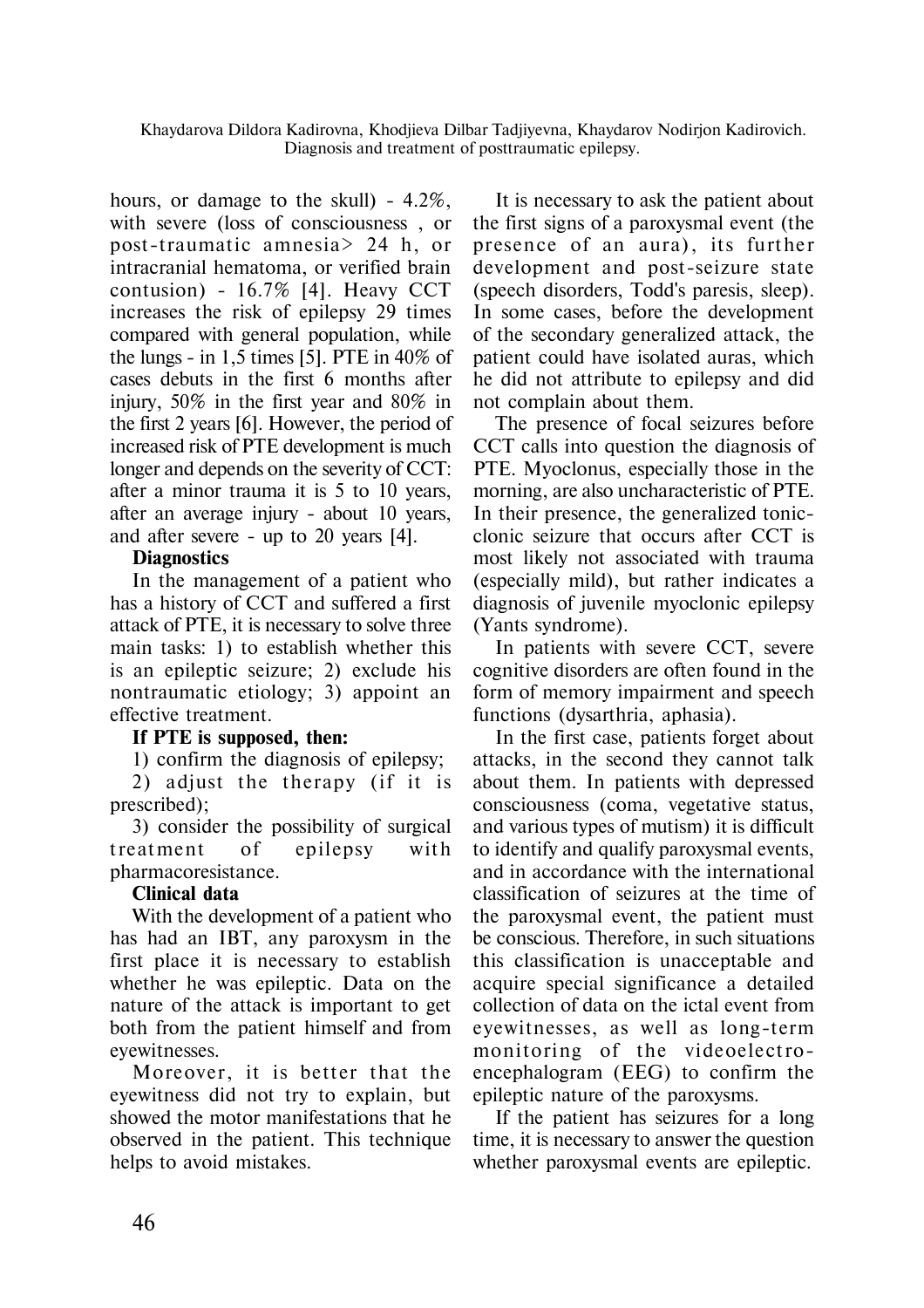It is known that in patients undergoing CCT, the frequency of pseudo-epileptic (psychogenic) paroxysms is high. In one study, the frequency of psychogenic seizures in patients diagnosed with "pharmacoresistant PTE" reached 30% [7]. There is evidence that the risk of developing psychogenic attacks is lightweight head injury [8], while the likelihood of epilepsy increases with increasing severity of injury. Differential diagnostics are helped by a detailed descri ption of septic seizures: typical automatisms (oral, gestural), loss of consciousness, speech disorders, stereotyped nature of events. Extremely desirable is a video recording of paroxysm, which can be made by relatives of the patient (for example, on the video camera of the phone). An important distinctive feature of epileptic seizures is a stared look and wide-eyed eyes (staring), whereas in psychogenic paroxysmal events, patients often close their eyes. It is necessary to pay attention to the circumstances under which seizures occur, attachment to the sleep-wake cycle, provoking factors. However, it is only possible to confirm or exclude the diagnosis of epilepsy only based on data from video EEG monitoring with the recording of paroxysms. One patient may have a combination of epileptic and psychogenic seizures, which, according to the literature, is noted in  $15-30\%$  of patients with psychogenic paroxysms [9]. At the same time, in most cases it is possible clearly distinguish between these two types of paroxysms [10]. A detailed analysis of septic seizures will suggest localization of the epileptic focus and confirm the clinical data with the results of neuroimaging methods of investigation -  $X$ -ray computer (CT) and magnetic resonance

(MRI) tomography. The coincidence of the zone of posttraumatic morphological lesions of the brain according to CT or MRI and a clinical topical diagnosis confirms the diagnosis of epilepsy.

Similar differential diagnosis is also performed with such paroxysmal states of non-epileptic genesis as special sleep disorders (parasomnia), paroxysmal dyskinesia, syncope.

#### **EEG**

Next in importance after the clinical data in the diagnosis of epilepsy are the results of EEG. Epileptic activity can be detected during the Interictal period (Interictal activity) and during an attack (ictal activity). In patients after CCT in the interictal period, various diffuse and local disturbances are revealed: slowing and disorganization of the background rhythm, regional periodic or prolonged deceleration. However, registration of interictalepileptiform patterns (IEP), which are highly specific for this disease, is especially important for the con firmation of epilepsy. There is noambiguous definition of IEP, but the following criteria are widely used [11,12]:

1) Paroxysmal character (clearly distinguished from the background rhythm);

2) A sharp change in the polarity within a few milliseconds, which gives the IEP an "acute" form;

3) Duration, usually not exceeding 200 ms for sharp waves and 70 ms for spikes;

4) Recording from more than one electrode and the presence of an amplitude gradient on the scalp, which indicates the physiological nature of the electric field;

5) Negative polarity in the overwhelming majority of cases.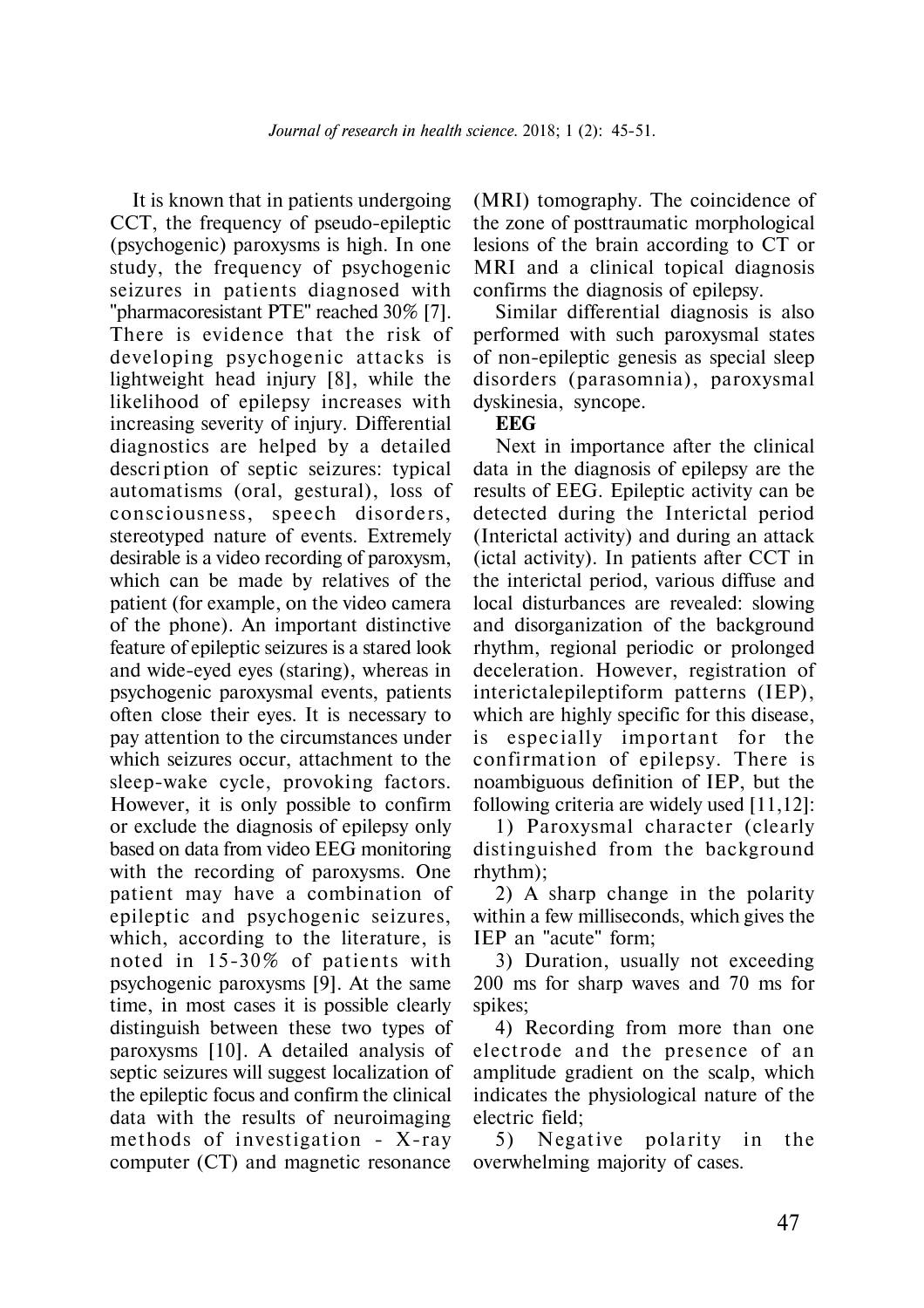Khaydarova Dildora Êàdirovna, Khodjieva Dilbar Tadjiyevna, Khaydarov Nodirjon Êàdirovich. Diagnosis and treatment of posttraumatic epilepsy.

EEG data should always be interpreted in the context of a specific clinical situation. Thus, the presence of a bone defect leads to a sharp increase in the amplitude and sharpened character of physiological rhythms in the zone of craniotomy ("breach rhythm"), cysts and extensive foci of brain contusion in some cases create additional obstacles when registering the IEP and a false impression of lateralization of the zone of irrational changes.

In addition, some normal physiological patterns (lambda waves, benign epileptiform sleep phenomena, wicketspikes, "6 Hz phantom spikes", etc.) can satisfy the given IEP criteria, however, having a specific morphology, they are easily differentiated by the experienced an electroencephalographist.

IEP are very diverse. Common is a sharp change in rhythm that precedes the clinical manifestations of an epileptic attack or coincides with them. In some cases, subclinical patterns are recorded, i.e., not having obvious clinical manifestations. The recording of an attack in most cases is possible only with longterm registration using video EEG monitoring.

Probability of registration of IEP in patients without epilepsy (specificity of the method)

In adults without epilepsy, IEPs are very rarely recorded in 0.2-0.5% of cases, in children more often (2.2-3.5%) [11]. The presence of focal lesions of the brain, in particular, the focus of injury after CCT, increases the probability of registration of IEP [13].

For children, centrally temporal adhesions, a photoparoxismal response, and generalized discharges are characteristic. These genetically determined phenomena are registered in 4% of healthy children aged 4 to 12 years [14, 15].

IEP is sometimes observed in patients taking high doses of chlorpromazine, lithium, clozapine, as well as with the abrupt withdrawal of barbiturates and benzodiazepines [12].

## **Methods for increasing the sensitivity of the EEG**

To improve the registration of IEP with EEG, various "activating" (provoking) methods are used: hyperventilation, photostimulation and sleep deprivation, installation of additional electrodes, as well as recording in sleep and many hours (sometimes, many-days) EEG monitoring.

Hyperventilation is used in the absence of epilepsy; it allows identifying generalized "peek-wave" patterns in 50- 80% of children [18]. The probability of recording focal IEPs (in particular, with PTE) hyperventilation increases by less than 10%.

Focal occi pital and idiopathic forms of epilepsy are sensitive to photo stimulation [19]. An important activating technique is a 24-hour sleep deprivation, which significantly increases the likelihood of IEP registration, not significantly increasing the risk of an attack. Against the background of deprivation of sleep, the stimulating effect of photo stimulation and hyperventilation is potentiated [20, 21].

The installation of additional electrodes (zygomatous, sphenoidal) is justified if the standard 10-20 system does not allow the registration of IEP, and is most commonly used for medial temporal epilepsy [22].

The probability of recording IEP increases with the increase in the duration of recording, for this purpose, long-term (sometimes, many-days)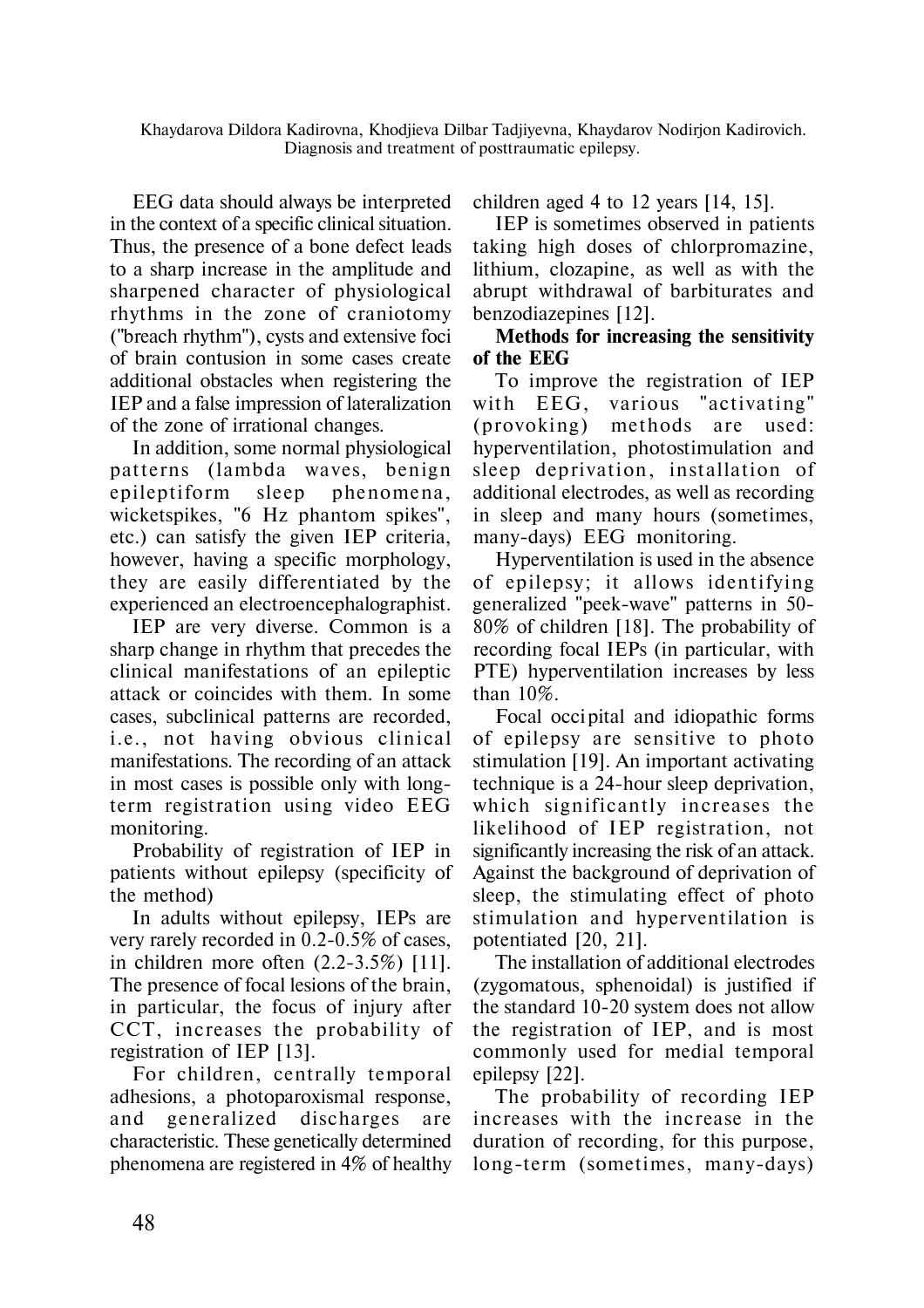EEG monitoring is used [23]. When monitoring EEG recording in a dream. The importance of recording EEG sleep in patients with epilepsy has already been shown in the first works of E.L. Gibbs [24]. Now it is known that in 40% of patients with epilepsy without IEP during wakefulness they are recorded in a dream. There is no unequivocal opinion about which phase of sleep (superficial or deep) is more sensitive to epileptiform discharges. However, all authors agree that in the stage of rapid sleep the probability of the appearance of epileptiform activity is minimal, but it is more local in nature [20].

EEG monitoring is important not only in the diagnosis of epilepsy, but also in deciding whether to cancel the drug. It was shown that the detection of epileptiform activity in EEG monitoring in a patient with pharmacological remission indicates a high risk of relapse of epilepsy.

## **Treatment**

Anticonvulsant therapy in patients with BCC is performed only after the diagnosis of PTE. The effectiveness of prophylactic use of antiepileptic drugs (AEP) has not been proven to date [25-27]. The only attack after CCT cannot be regarded as epilepsy, but the likelihood of a recurrence is high (up to 80%). The decision to initiate drug therapy is taken with the patient; the risk of recurrence of the attack is discussed, on the one hand, and the possibility of side effects of anticonvulsant therapy, on the other. It should be remembered that the speed of decisionmaking on the beginning of antiepileptic treatment does not affect the possibility of achieving remission in the future. When choosing drugs preference is given to the most effective and safe. For the focal

forms of epilepsy, it is carbamazepine (tegretol, finlepsin), oxcarbazepine (trileptal), and lamotrigine (lamitale, lamolept, lamitore). In a small part of patients with the phenomenon of secondary bilateral synchronization on EEG, valproates (depakin, convulex) are the best choice. Second-line drugs include topiramate (topamax, thorale), levithiracetam (keppra) and clonazepam; the last two are effective in myoclonic seizures, which, however, are rarely noted in PTE. In connection with frequent and pronounced side effects, barbiturates are preparations of the third stage [28].

PTE therapy is long, at least 2 years in children and 3-5 years in adults after the last attack, but in patients with a single paroxysm, this period may be shortened.

Begin treatment with a minimum therapeutic dose, with insufficient effectiveness, it is gradually increased under the control of the concentration of the drug in the blood (in Russia, the concentration of valproate, carbamazepine and barbiturates is available) to the maximum tolerated. If two courses of monotherapy are ineffective, they start treatment with two AEDs. However, the correct diagnosis and the appointment of an adequate treatment are only the first stage of PTE therapy. The problem of medicine, especially epileptology, where long regular medication is required, is noncompliance with medical prescri ptions. According to data of different authors [29, 30], up to 40% of patients do not take drugs at the prescribed dose, skip their intake or refuse therapy altogether. Therefore, the priority task is the patient's motivation for regular AEP reception, as well as for observing the sleep regimen, avoiding the triggers of an attack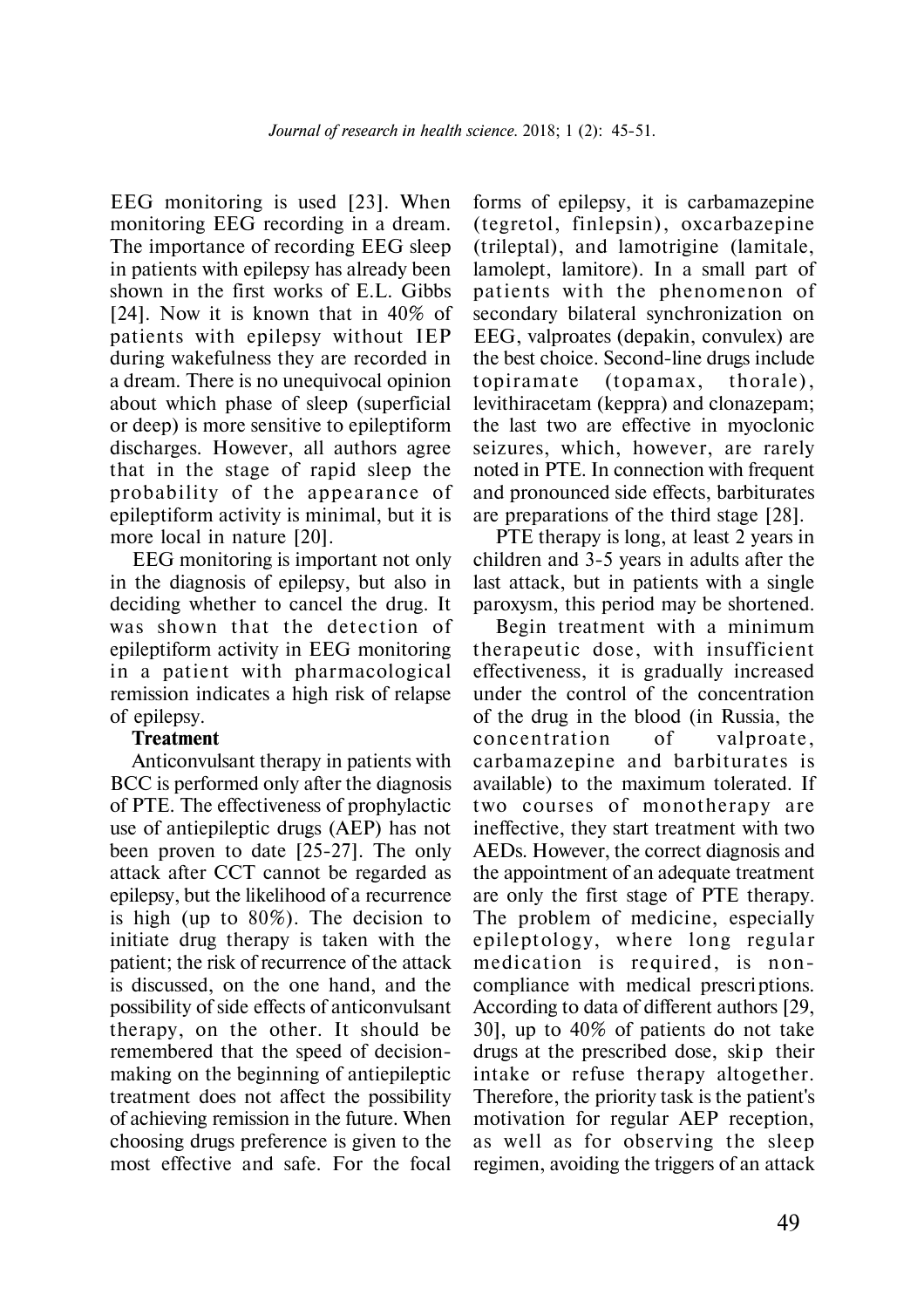Khaydarova Dildora Êàdirovna, Khodjieva Dilbar Tadjiyevna, Khaydarov Nodirjon Êàdirovich. Diagnosis and treatment of posttraumatic epilepsy.

of factors (for example, flashing lights at discotheques, etc.). To increase the adherence of patients to treatment, reduce the frequency of taking medications (two times better than three times), and develop a convenient reception stereotype, tied to any regular activity (food, walks, TV shows, etc.).

#### **References**

1. Haltiner A.M., Temkin N.R., Dikmen S.S.Risk of seizure recurrence after the first lateposttraumatic seizure. Arch Phys Med Rehabil1997;(78):835-40.

2. Zaitsev OS, Potapov AA, Shaginyan G. et al. Epileptic syndrome in patients with gunshot wounds. VoproNeurochir 2000; (2): 21-5.

3. Englander J., Bushnik T., Duong T.T. et al.Analyzing risk factors for late posttraumaticseizures: a prospective, multicenter investigation.Arch Phys Med Rehabil2003;(84):365-73.

4. Annegers J.F., Hauser W.A., Coan S.P. et al.A population-based study of seizures after traumaticbrain injuries. N Engl J Med1998;(38):20-4.

5. Herman S.T. Epilepsy after brain insult: targetingepileptogenesis. Neurology2002;59(Suppl. 5):21-6.

6. Beghi. Å. Overview of Studies to PreventPosttraumatic Epilepsy. Epilepsia2003;44(Suppl. 10):21-6.

7. Hudak A.M., Trivedi K., Harper C. et al.Evaluation of seizure-like episodes in survivorsof moderate and severe traumatic brain injury. JHead Trauma Rehabil2004;(19):290-5.

8. Westbrook L.E., Devinsky O. Nonepilepticseizures after head injury. Epilepsia1998;(9):978-82.

9. Rotge J.Y., Lambrecq V., Marchal C. et al.Conversion disorder and coexisting nonepilepticseizures in patients with refractory seizures.Epilepsy Behav2009;(2):350Ð2.

10. Devinsky O., Sanchez-Villasenor F.,Vazquez B. et al. Clinical profile of patients withepileptic and nonepileptic seizures. Neurology1996;(6):1530-3.

11. Bao F.S., Gao J.M., Hu J. et al. ConfProcIEEE Eng Med Biol Soc. Automated epilepsydiagnosis using interictal scalp EEG2009;2009:6603-7.

12. Engel J. Epilepsy A ComprehensiveTextbook. Philadelphia: Lippincott Williams &Wilkins, 2008.

13. Ronne-Engstrom E., Winkler T. ContinuousEEG monitoring in patients with traumaticbrain injury reveals a high incidence of epileptiformactivity. ActaNeurolScand2006;(1):47-53.

14. Okubo Y., Matsuura M., Asai T. et al.Epileptiform EEG discharges in healthy children:prevalence, emotional and behavioral correlates,and genetic influences. Epilepsia1994;(4):832-41.

15. Bali B., Kull L.L., Strug L.J. et al.Autosomal dominant inheritance of centrotemporalsharp waves in rolandic epilepsy families.Epilepsia 2007;48(12):2266-72.

16. Salinsky M., Kanter R., Dasheiff R.M.Effectiveness of multiple EEGs in supportingthe diagnosis of epilepsy: an operational curve.Epilepsia 1987;(4):331-4.

17. Kozlova AB, Arkhipova NA, StepanenkoA.Yu. Preoperational neurophysiological examination of patients with epilepsy caused by damage to the frontal lobe. VoproNeurochir 2006; (1): 26-32.

18. Sadleir L.G., Scheffer I.E., Smith S. et al.EEG features of absence seizures in idiopathicgeneralized epilepsy: impact of syndrome, age,and state. Epilepsia2009;(6):1572Ð8.

19. Jayakar P., Chiappa K.H. Clinical correlations of photoparoxysmal responses.ElectroencephalogrClinNeurophys1990;75:251-4.

20. Degen R., Rodin E.A. (eds.). Epilepsy, sleepand sleep deprivation. Epilepsy Res 1991;(Suppl. 2):1-280.

21. Ayvazyan SO, Shiryaev LS, Golovteev AL and others. Non-invasive video-EEG monitoring in the diagnosis of epilepsy in children. VoproNeurochir 2009; (1): 33-41.

22. Sperling M.R., Mendius J.R., Engel J.Mesial temporal spikes: a simultaneous comparisonof sphenoidal, nasopharyngeal, and earelectrodes. Epilepsia 1986;27:81-6.

23. Velis D., Plouin P., Gotman J. et al.Recommendations regarding the requirementsand applications for long-term recordings inepilepsy. Epilepsia2007;(2):379-84.

24. Gibbs E.L., Gibbs F.A. Diagnostic andlocalizing value of electroencephalographicstudies in sleep. Res PublAssoc Res NervMentDis 1947;(26):366-76.